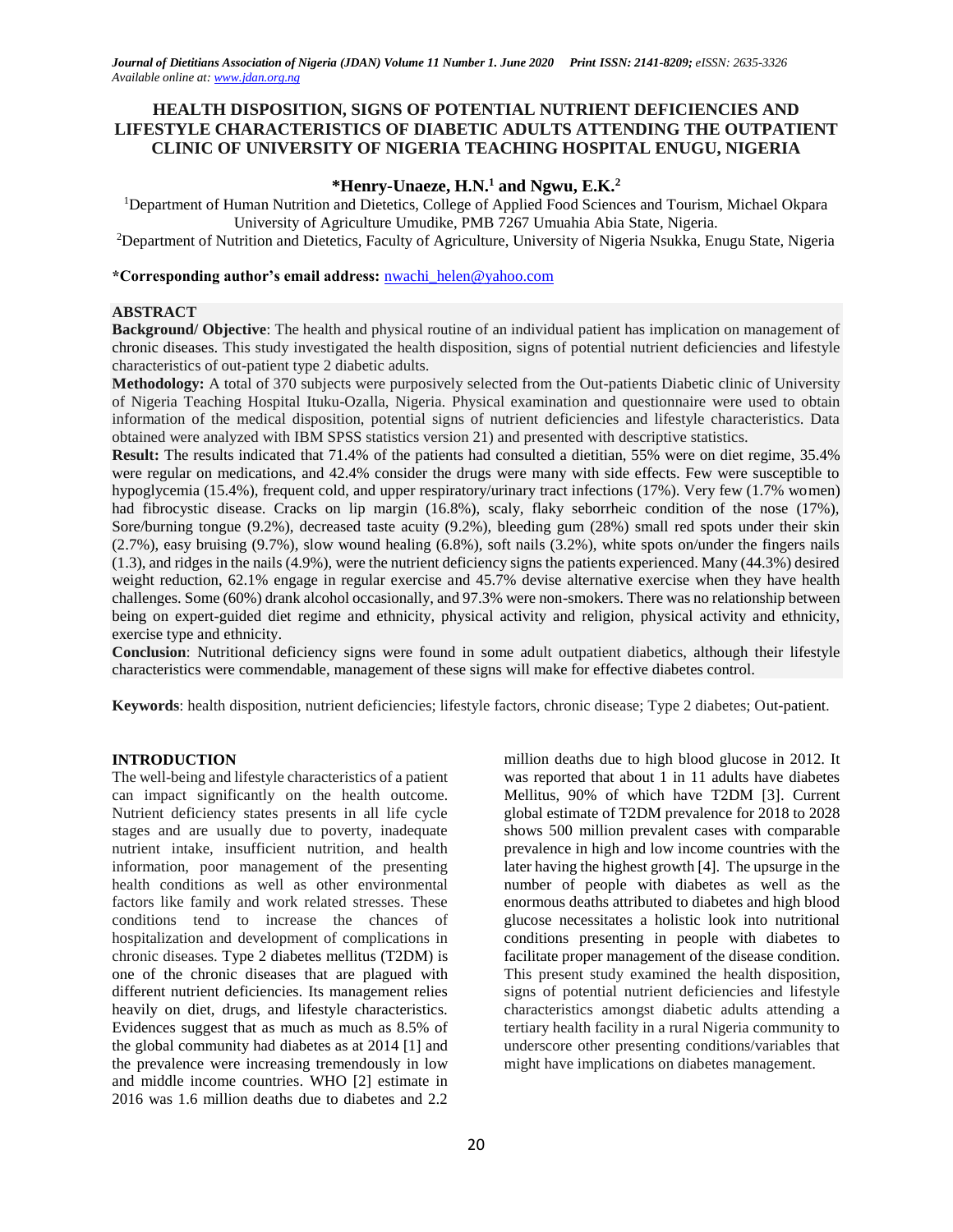### **MATERIALS AND METHODS**

#### **Study design**

This study adopted a cross sectional survey design.

### **Study area**

The study was conducted in the Out-patient Diabetic Clinic of the University of Nigeria Teaching Hospital (UNTH) Ituku-Ozalla. The hospital is located on Enugu Port- Harcourt Express Way, some minutes from Enugu, the capital city of Enugu state. Enugu state is the main state in southeastern Nigeria with a population of 3,267,887 people (Federal, Republic of Nigeria Census, 2006), a good soil-land and climatic conditions all year round. UNTH is a tertiary health facility, currently the center of excellence in cardiovascular health in Nigeria with a chest bay of over 500 beds and enormous number of personnel (both professional and non–professional) that serves patients in and around Enugu,

### **Study Population and Size:**

The study population consisted of **o**ut-patient diabetics attending UNTH Ituku-Ozalla. The annual average (2,888) attendance of 2013 to 2015 (3227, 2668, and 2517) diabetics at UNTH (UNTH Records, 2016) made up the population size for the study.

**Sample Size and Sampling Calculation:** The sample size was calculated using the formula n =  $N/1+N$  (e)<sup>2</sup> . Where  $n =$  sample size,  $N =$  population size,  $1 =$ constant,  $e =$  marginal error (0.05) Source: Yamane, 1967. N =  $2888/1 + 2888(0.5)^2 = 351$ . Five (5) percent attrition provided an additional 17.55 to the total for possible drop out.  $(351 + 17.55 = 368.55 = 369)$ approximated to 370

**Sampling Technique:** A purposive sampling method was used to select the 370 out-patients diabetics that participated in the study. Inclusion criteria involved all type 2 adult diabetics with or without hypertension, on diet therapy alone, on oral hypoglycemic drugs, on both diet therapy and oral hypoglycemic drugs. Only those who consented to be part of the study were selected.

The study excluded those on insulin therapy, those with major organ disease and complications other than hypertension, those with diabetes insipidus, those on drugs (such as corticosteroids, hormones among others).

**Ethical Clearance and Informed Consent:** The study obtained ethical clearance from the UNTH's Ethical Committee and certificate (no UNTH/CSA/329/vol. 5 given. The patients were fully informed of the purpose and procedures of the research and their personal consent obtained in written form.

**Methods of Data Collection:** Physical examination and structured questionnaire adapted from Lifestyle questionnaire of the Institut de Recherches Cliniques de Montreal, 2008 (2.1) were used to obtain information on the demographic/socio-economic characteristics, health disposition, potential signs of nutrient deficiencies and lifestyle characteristics of the patients.

### Statistical Analysis

Data collected was analyzed with IBM SPSS Statistics (version 21). Results from the questionnaire were presented as frequencies and percentages. Chisquare was used to evaluate the relationship between socio-demographic characteristics and lifestyle factors.

## **RESULTS**

Table 1 shows the demographic and socioeconomic characteristics of the patients. More than half (59.2%, 38.4% females, 20.8% males) of the respondents reside in the urban area, 65.4% (42,4% females, 23males) were between the ages of 41 -60, more females (64.9%) than males (35.1%) and up to 39.5% (25.6% females, 13.9% males) had tertiary education. They were mainly (43%) civil servants (27.9% females, 15.1% males), with many (45.1%, 29.3% females, 15.8% males) earning above N50,000 per month.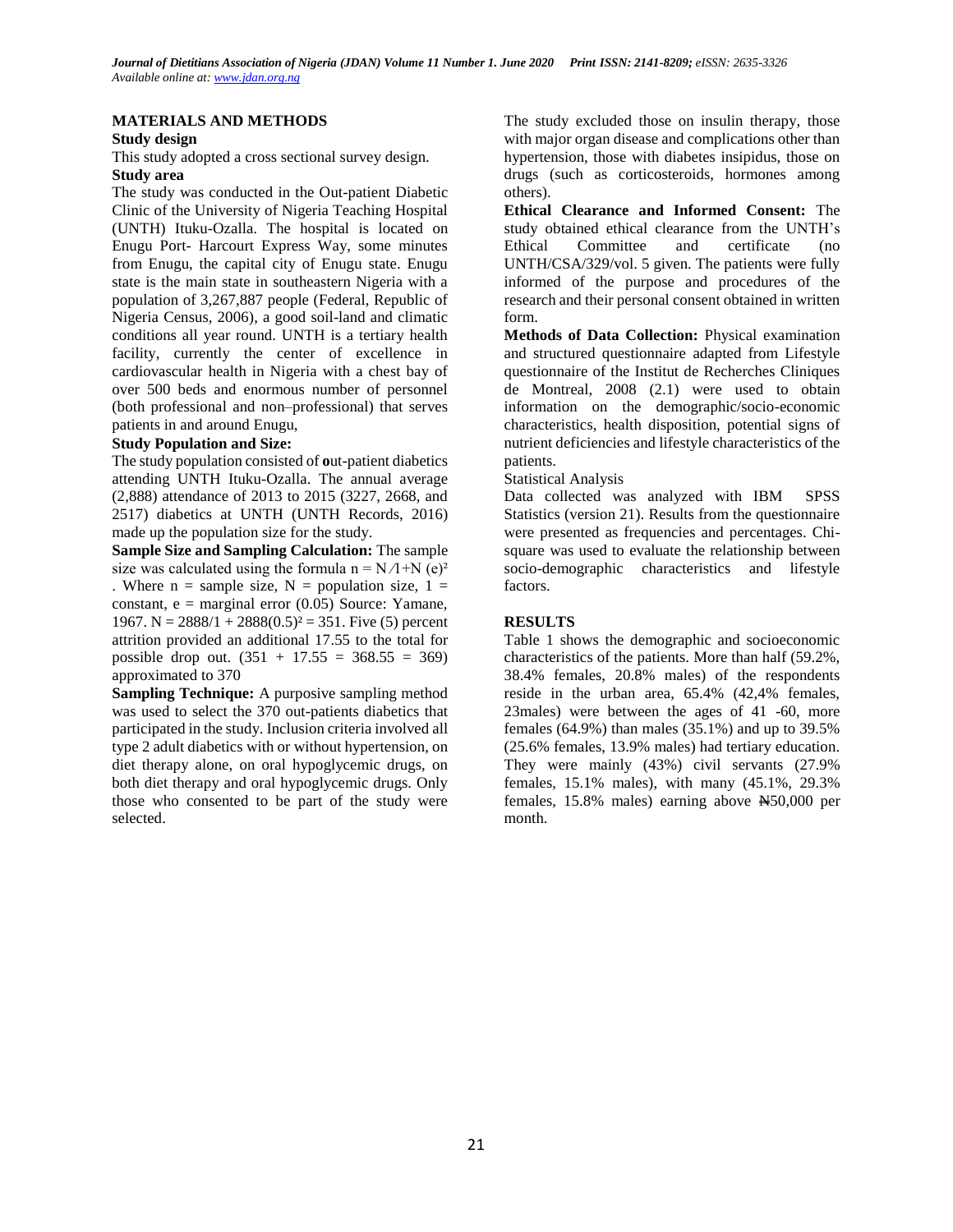*Journal of Dietitians Association of Nigeria (JDAN) Volume 11 Number 1. June 2020 Print ISSN: 2141-8209; eISSN: 2635-3326 Available online at[: www.jdan.org.ng](http://www.jdan.org.ng/)*

| <b>Variables</b> |                    | Females $(\% )$ | Males (%) | <b>Total</b> |
|------------------|--------------------|-----------------|-----------|--------------|
| <b>Residence</b> | Urban              | 38.4            | 20.8      | 59.2         |
|                  | Semi-urban         | 9.8             | 5.3       | 15.1         |
|                  | Rural              | 16.7            | 9.0       | 25.7         |
|                  |                    | 64.9            | 35.1      | 100.0        |
| Age (years)      | $20 - 40$          | 3.3             | 1.8       | 5.1          |
|                  | $41 - 60$          | 42.4            | 23.0      | 65.4         |
|                  | $>60$              | 19.1            | 10.4      | 29.5         |
|                  |                    | 64.9            | 35.1      | 100.0        |
| Marital status   | single             | 1.6             | 0.8       | 2.4          |
|                  | married            | 55.9            | 30.3      | 86.2         |
|                  | widowed            | 6.2             | 3.3       | 9.5          |
|                  | Divorced/separated | 1.0             | 0.5       | 1.5          |
|                  |                    | 64.9            | 35.1      | 100.0        |
| Education        | Non-formal         | 9.1             | 5.0       | 14.1         |
|                  | Primary            | 15.8            | 8.6       | 24.4         |
|                  | Secondary          | 14.3            | 7.8       | 22.1         |
|                  | Tertiary           | 25.6            | 13.9      | 39.5         |
|                  |                    | 64.9            | 35.1      | 100.0        |
| Occupation       | Farming            | 5.1             | 2.7       | 7.8          |
|                  | Artisans           | 0.9             | 0.5       | 1.4          |
|                  | Trading            | 6.8             | 3.7       | 10.5         |
|                  | Civil service      | 27.9            | 15.1      | 43.0         |
|                  | <b>Business</b>    | 12.1            | 6.5       | 18.6         |
|                  | Retired            | 5.1             | 2.7       | 7.8          |
|                  | None               | 7.0             | 3.8       | 10.8         |
|                  |                    | 64.9            | 35.1      | 100.0        |
| Income           | $<$ N10,000        | 7.2             | 3.9       | 11.1         |
|                  | N10,000 - N19,999  | 4.5             | 2.5       | 7.0          |
|                  | N20,000 - N29,999  | 4.0             | 2.2       | 6.2          |
|                  | N30,000 - N39,999  | 4.5             | 2.5       | 7.0          |
|                  | N40,000 - N49,999  | 6.5             | 3.5       | 10.0         |
|                  | $\geq N$ 50,000    | 29.3            | 15.8      | 45.1         |
|                  | None               | 8.8             | 4.7       | 13.5         |
|                  |                    | 64.9            | 35.1      | 100.0        |

Table 2 shows dietitian's consultation, time of first diagnosis/consultation duration, diet type and attitude to drugs of the respondents. Many (71.4%) of the respondents had consulted a dietitian. The duration of the expert consultation was  $\leq$  5years for 37.8%, > 10years for 11.1%, and 41.4% of the respondents could not remember the duration of their expert consultation. More than half (55.1%) indicated that they were on diet regime and 53.5% presented different dietary regime. Some (35.4%) were regular on medications, 8.1% asserted that diabetic drugs were too many with side effects, and 49.5% took only prescribed drugs.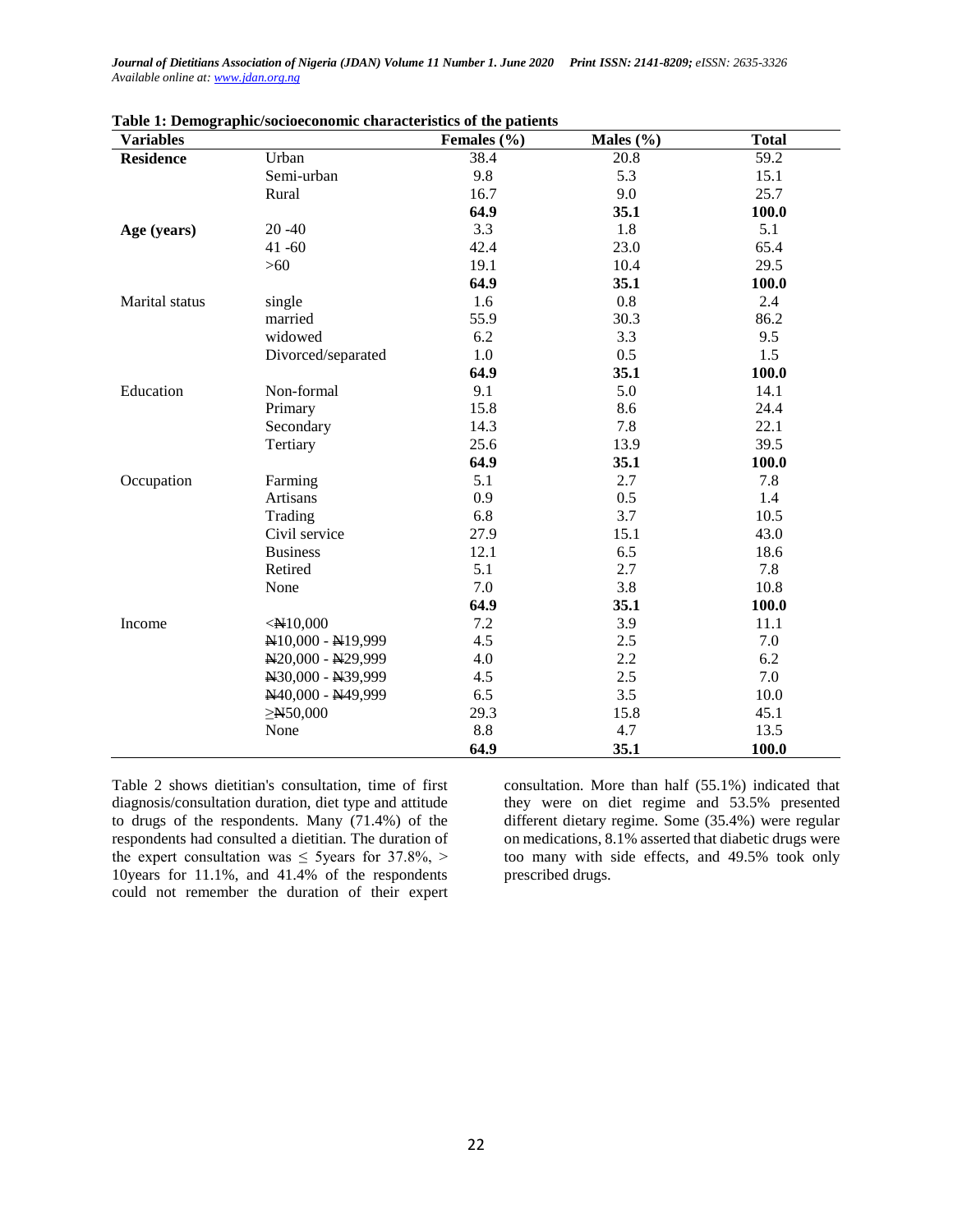*Journal of Dietitians Association of Nigeria (JDAN) Volume 11 Number 1. June 2020 Print ISSN: 2141-8209; eISSN: 2635-3326 Available online at[: www.jdan.org.ng](http://www.jdan.org.ng/)*

| <b>Variables</b>         |                                      | Males $F(\% )$ | Females $F(\% )$ | Total $F(\% )$ |
|--------------------------|--------------------------------------|----------------|------------------|----------------|
| Dietitian consultation   | N <sub>o</sub>                       | 37(10.0)       | 69(18.6)         | 106(28.6)      |
|                          | Yes                                  | 93(25.1)       | 171(46.3)        | 264(71.4)      |
|                          |                                      | 130(35.1)      | 240 (64.9)       | 370 (100.0)    |
| First diagnosis/duration | $>10$ yrs                            | 15(3.9)        | 26(7.2)          | 41(11.1)       |
|                          | $6-10$ yrs                           | 13(3.4)        | 23(6.3)          | 36(9.7)        |
|                          | $\leq$ 5 yrs                         | 49(13.3)       | 91(24.5)         | 140 (37.8)     |
|                          | Forgot first diagnosis/duration time | 53.6(14.5)     | 99.4 (26.9)      | 153(41.4)      |
|                          |                                      | 130(35.1)      | 240 (64.9)       | 370 (100.0)    |
| On diet regime           | N <sub>o</sub>                       | 71(19.3)       | 133(35.8)        | 204(55.1)      |
|                          | Yes                                  | 58 (15.8)      | 108(29.1)        | 166 (44.9)     |
|                          |                                      | 130(35.1)      | 240(64.9)        | 370 (100.0)    |
| Type of diet             | Low fat $(Lf)$                       | 7(1.8)         | 12(3.3)          | 19(5.1)        |
|                          | Complex carbohydrate (CoCHO)         | 10(2.7)        | 19(5.1)          | 29(7.8)        |
|                          | High fiber (Hf)                      | 11(3.0)        | 20(5.6)          | 31(8.6)        |
|                          | High protein (Hp)                    | 3(0.8)         | 6(1.6)           | 9(2.4)         |
|                          | Low salt $(Ls)$                      | 2(0.5)         | 3(0.9)           | 5(1.4)         |
|                          | Diabetes diet                        | 17(4.7)        | 33(8.8)          | 50(13.5)       |
|                          | Lf. CoCHO                            | 9(2.4)         | 16(4.4)          | 25(6.8)        |
|                          | Lf, Ls, CoCHO                        | 8(2.3)         | 15.5(4.2)        | 24(6.5)        |
|                          | Lf, Hf, CoCHO                        | 2(0.5)         | 3(3.2)           | 5(1.4)         |
|                          | None specific                        | 61(16.3)       | 112 (30.4)       | 173(46.5)      |
|                          |                                      | 130(35.1)      | 240(64.9)        | 370 (100.0)    |
| Forget taking drugs      | Always                               | 25(6.6)        | 45(12.3)         | 70(18.9)       |
|                          | Sometimes                            | 59(16.0)       | 110(29.7)        | 169(45.7)      |
|                          | Never                                | 46(12.4)       | 85(23.0)         | 131 (35.4)     |
|                          |                                      | 130(35.1)      | 240 (64.9)       | 370 (100.0)    |
| Many drug/side effect    | Always                               | 10(2.8)        | 20(5.3)          | 30(8.1)        |
|                          | Sometimes                            | 44 (12)        | 83 (22.3)        | 127(34.3)      |
|                          | never                                | 75(20.2)       | 138 (37.4)       | 213 (57.6)     |
|                          |                                      | 130(35.1)      | 240(64.9)        | 370 (100.0)    |
| Stages of change         | Maintenance                          | 64 (17.4)      | 119(32.1)        | 183 (49.5)     |
|                          | Action                               | 27(7.4)        | 51(13.7)         | 78 (21.1)      |
|                          | Preparation                          | 13(3.5)        | 24(6.5)          | 37(10.0)       |
|                          | Contemplation                        | 6(1.7)         | 12(3.2)          | 18(4.9)        |
|                          | Pre-contemplation                    | 19(5.1)        | 36(9.5)          | 55 (14.6)      |
|                          |                                      | 130(35.1)      | 240 (64.9)       | 370 (100.0)    |

| Table 2: Dietitian Consultation, and Duration, Diet type, and Medication disposition of the Respondents |  |  |  |  |
|---------------------------------------------------------------------------------------------------------|--|--|--|--|
|                                                                                                         |  |  |  |  |

The respondents' signs of potential nutrient deficiencies presented in Tables 3 shows that 15.4% and 17% of the respondents experienced hypoglycemia, and frequent cold, upper respiratory/ urinary tract infections respectively. Very few (1.7%) of the female respondents had fibrocystic disease. Few (16.8%) respondents had cracks on their lip margin, 17% had scaly, flaky seborrheic condition of the nose,

and 9.2% had Sore/burning tongue and decreased taste acuity respectively. Some (28%) experienced bleeding gum, 2.7% had small red spots under their skin, 9.7% of the respondents experienced easy bruising while 6.8% had slow healing wounds. Very few (3.2%) had soft nails, 1.3% had white spots on/under their fingers nails, 4.9% had ridges in their nails, while 3.2% had familial rectal polyps.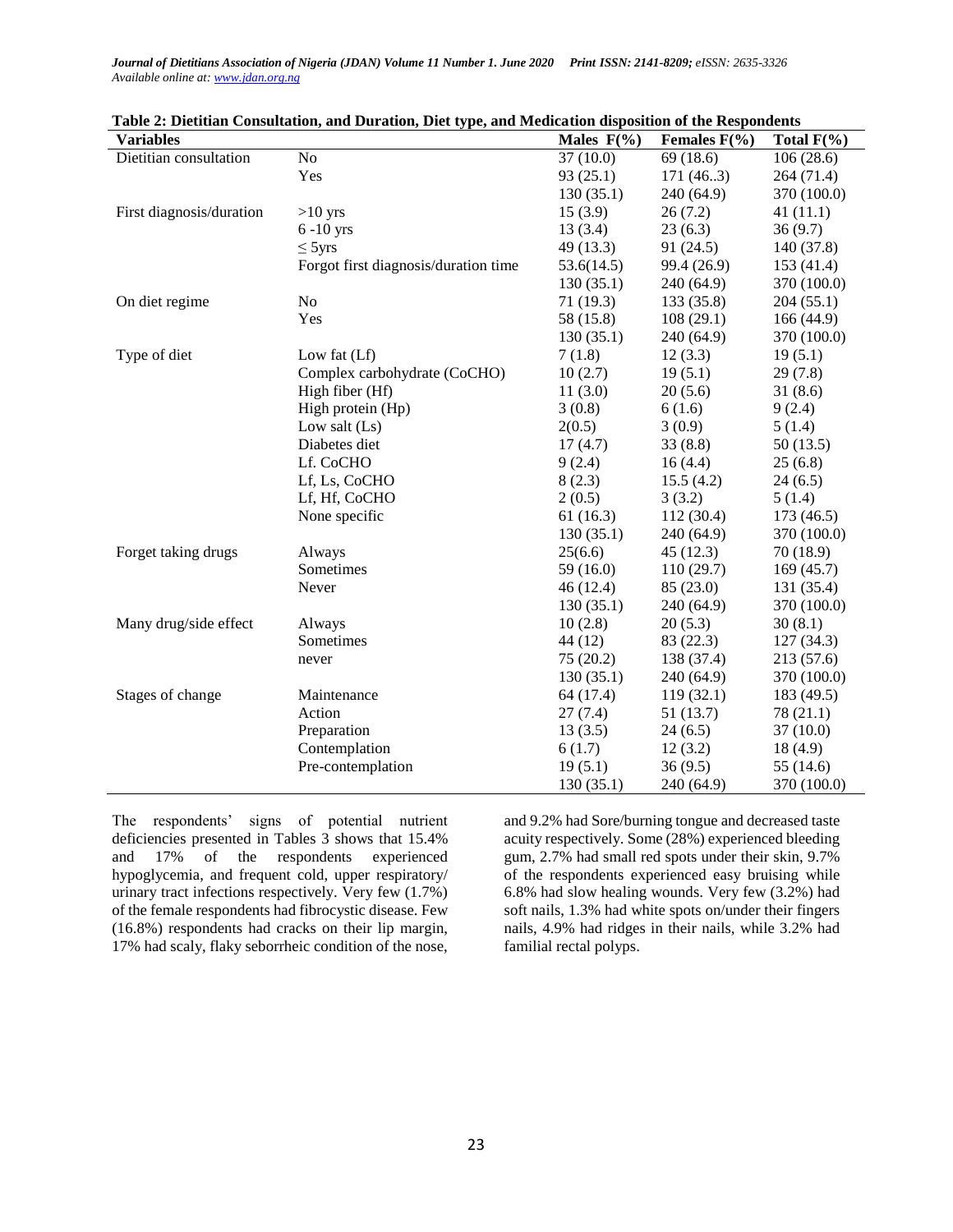| Journal of Dietitians Association of Nigeria (JDAN) Volume 11 Number 1. June 2020 Print ISSN: 2141-8209; eISSN: 2635-3326 |  |
|---------------------------------------------------------------------------------------------------------------------------|--|
| Available online at: www.jdan.org.ng                                                                                      |  |

| <b>Variables</b>                                         |                | Males $F(\% )$ | Females $F(\% )$ | Total $F(\% )$ |
|----------------------------------------------------------|----------------|----------------|------------------|----------------|
| Hypoglycemia                                             | Yes            | 20(5.4)        | 37(10.0)         | 57(15.4)       |
|                                                          | No             | 110(29.7)      | 203(54.9)        | 313 (84.6)     |
|                                                          |                | 130(35.1)      | 240 (64.9)       | 370 (100.0)    |
| Frequent cold, upper respiratory/urinary tract infection | Yes            | 22(6.0)        | 41(11.0)         | 63 (17.0)      |
|                                                          | No             | 107(29.1)      | 199 (53.9)       | 307 (83.0)     |
|                                                          |                | 130(35.1)      | 240 (64.9)       | 370 (100.0)    |
| Fibrocystic disease (women only)                         | Yes            | 0(0.0)         | 5(1.4)           | 5(1.4)         |
|                                                          | N <sub>0</sub> | 130(35.1)      | 235(63.5)        | 365 (98.6)     |
|                                                          |                | 130(35.1)      | 240(64.9)        | 370 (100.0)    |
| Pre-menstrual symptoms                                   | Yes            | 0(0.0)         | 12(3.2)          | 12(3.2)        |
|                                                          | N <sub>0</sub> | 130(35.1)      | 228(61.7)        | 358 (96.8)     |
|                                                          |                | 130(35.1)      | 240 (64.9)       | 370 (100.0)    |
| Lip margin cracks                                        | Yes            | 22(5.9)        | 40(10.9)         | 62(16.8)       |
|                                                          | N <sub>0</sub> | 108(29.3)      | 200(53.9)        | 308 (83.2)     |
|                                                          |                | 130(35.1)      | 240 (64.9)       | 370 (100.0)    |
| Scaly, flaky seborrheic nose condition                   | Yes            | 22(6.0)        | 41(11.0)         | 63 (17.0)      |
|                                                          | No             | 107(29.1)      | 200(53.9)        | 286 (83.0)     |
|                                                          |                | 130(35.1)      | 240 (64.9)       | 370 (100.0)    |
| Sore/burning tongue                                      | Yes            | 12(3.2)        | 22(6.0)          | 34(9.2)        |
|                                                          | N <sub>0</sub> | 118 (31.9)     | 218 (58.9)       | 336 (90.8)     |
|                                                          |                | 130(35.1)      | 240 (64.9)       | 370 (100.0)    |
| Decreased taste                                          | Yes            | 12(3.2)        | 22(6.0)          | 34(9.2)        |
|                                                          | N <sub>0</sub> | 118 (31.9)     | 218 (58.9)       | 336 (90.8)     |
|                                                          |                | 130(35.1)      | 240(64.9)        | 370 (100.0)    |
| Bleeding gum                                             | Yes            | 10(2.7)        | 18(4.9)          | 28(7.6)        |
|                                                          | N <sub>0</sub> | 120(32.4)      | 222(60.0)        | 342 (92.4)     |
|                                                          |                | 130(35.1)      | 240 (64.9)       | 370 (100.0)    |
| Small red spots under the skin                           | Yes            | 3(0.9)         | 6.5(1.8)         | 28(7.6)        |
|                                                          | N <sub>0</sub> | 126(34.2)      | 234(63.1)        | 342 (92.4)     |
|                                                          |                | 130(35.1)      | 240 (64.9)       | 370 (100.0)    |
| Easy bruising                                            | Yes            | 13(3.4)        | 23(6.3)          | 36(19.7)       |
|                                                          | N <sub>0</sub> | 117(31.7)      | 217 (58.6)       | 334 (90.3)     |
|                                                          |                | 130(35.1)      | 240 (64.9)       | 370 (100.0)    |
| Slow healing wound                                       | Yes            | 9(2.4)         | 16(4.4)          | 25(6.8)        |
|                                                          | N <sub>0</sub> | 121(32.7)      | 224(60.5)        | 345 (93.2)     |
|                                                          |                | 130(35.1)      | 240 (64.9)       | 370 (100.0)    |
| Soft nails                                               | Yes            | 4(1.1)         | 8(2.1)           | 12(3.2)        |
|                                                          | No             | 126(34.0)      | 232(62.8)        | 358 (96.8)     |
|                                                          |                | 130(35.1)      | 240 (64.9)       | 370 (100.0)    |
| White spots on/under fingernails                         | Yes            | 2(0.5)         | 3(0.8)           | 5(1.3)         |
|                                                          | N <sub>0</sub> | 128 (34.6)     | 237(64.1)        | 365 (98.7)     |
|                                                          |                | 130(35.1)      | 240 (64.9)       | 370 (100.0)    |
| Ridges in nail                                           | Yes            | 6(1.7)         | 12(3.2)          | 18(4.9)        |
|                                                          | No             | 124 (33.4)     | 228(61.7)        | 352(95.1)      |
|                                                          |                | 130(35.1)      | 240 (64.9)       | 370 (100.0)    |
| Familial rectal polyps                                   | Yes            | 4(1.1)         | 8(2.1)           | 12(3.2)        |
|                                                          | N <sub>0</sub> | 126(34.0)      | 232 (62.8)       | 358 (96.8)     |
|                                                          |                | 130(35.1)      | 240 (64.9)       | 370 (100.0)    |

### **Table 3: Signs of potential nutrient deficiencies of the Respondents**

The physical activity pattern of the respondents presented in Table 4 shows that 62.1% engaged in regular exercise, with frequent walking as the main (50.8%) type of exercise. Although 1.4% used stationary cycle, 56.2% used staircase than elevator

always, 48.6% engaged in 30 minutes exercise four times/week, and 45.4% were motivated to exercise sometimes. Some (30.5%) were undecided on weight management options and 40.0%. were too tired to exercise.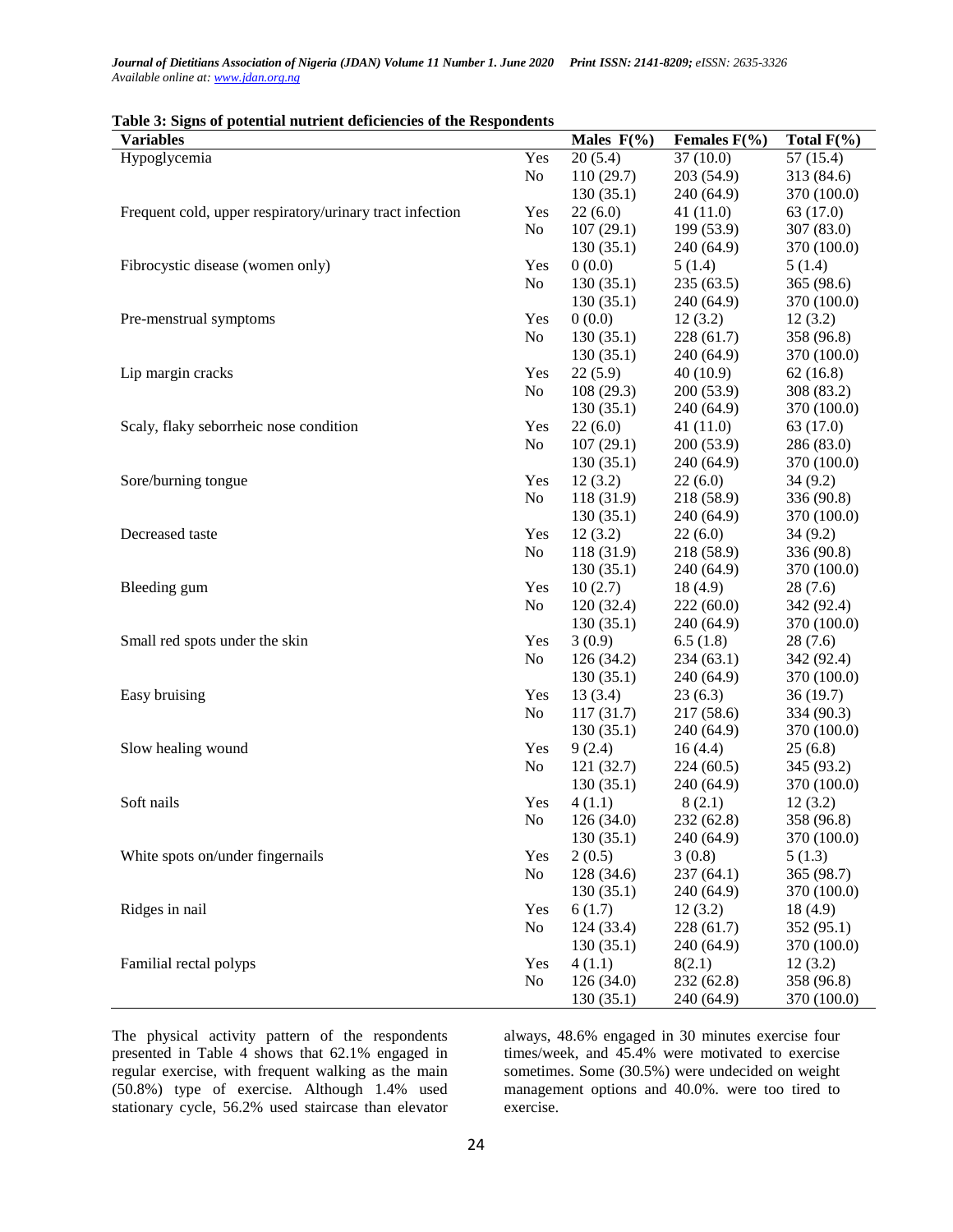*Journal of Dietitians Association of Nigeria (JDAN) Volume 11 Number 1. June 2020 Print ISSN: 2141-8209; eISSN: 2635-3326 Available online at[: www.jdan.org.ng](http://www.jdan.org.ng/)*

| <b>Variables</b>       |                  | Males $F(\% )$ | Females $F(\% )$ | Total $F(\% )$ |
|------------------------|------------------|----------------|------------------|----------------|
| Regular exercise       | No               | 81 (21.8)      | 149 (40.3)       | 230(62.1)      |
|                        | Yes              | 49 () 13.3     | 91 (24.5)        | 140 (37.8)     |
|                        |                  | 130(35.1)      | 240 (64.9)       | 370 (100.0)    |
| Exercise type          | Walking          | 66 (17.8)      | 122(33.0)        | 188(50.8)      |
|                        | Stationary cycle | 2(0.5)         | 3(0.9)           | 5(1.4)         |
|                        | Walking/cycling  | 5(1.3)         | 8(2.3)           | 13(3.6)        |
|                        | None             | 58 (15.5)      | 106(28.8)        | 164(44.3)      |
|                        |                  | 130(35.1)      | 240 (64.9)       | 370 (100.0)    |
| Exercise frequency     | Most times       | 45(12.2)       | 84 (22.7)        | 129(34.9)      |
|                        | $>3$ times/week  | 30(8.1)        | 57 (15.3)        | 87 (23.5)      |
|                        | 1 - 2times/week  | 33(9.0)        | 62(16.7)         | 95(25.7)       |
|                        | Rarely           | 21(5.6)        | 38 (10.3)        | 59 (15.4)      |
|                        |                  | 130(35.1)      | 240 (64.9)       | 370 (100.0)    |
| Stairs/elevator use    | Always           | 73 (19.7)      | 135(36.5)        | 208 (56.2)     |
|                        | Sometimes        | 37(10.0)       | 68 (18.4)        | 105(28.4)      |
|                        | Never            | 20(5.4)        | 37(10.0)         | 57 (15.4)      |
|                        |                  | 130(35.1)      | 240 (64.9)       | 370 (100.0)    |
| 30 minutes exercise    | 5 7times/week    | 28(7.7)        | 53 (14.2)        | 81 (21.9)      |
|                        | 4times/week      | 63(17.1)       | 117(31.5)        | 180(48.6)      |
|                        | 2 - 3times/week  | 24(6.5)        | 45(12.1)         | 69(18.6)       |
|                        | < once/week      | 5(1.4)         | 10(2.7)          | 15(4.1)        |
|                        | Never            | 9(2.4)         | 16(4.4)          | 25(6.8)        |
|                        |                  | 130(35.1)      | 240 (64.9)       | 370 (100.0)    |
| Motivation to exercise | Always           | 41(11.0)       | 75 (20.4)        | 116(31.4)      |
|                        | Sometimes        | 59 (15.9)      | 109(29.5)        | 168(45.4)      |
|                        | Never            | 30(8.1)        | 56 (15.1)        | 86 (23.2)      |
|                        |                  | 130(35.1)      | 240 (64.9)       | 370 (100.0)    |
| Weight reduction       | Not at all       | 68 (18.5)      | 127(34.2)        | 195(52.7)      |
|                        | A little         | 22(5.9)        | 40(10.9)         | 62(16.8)       |
|                        | completely       | 40(10.7)       | 73 (19.8)        | 113(30.5)      |
|                        |                  | 130(35.1)      | 240 (64.9)       | 370 (100.0)    |
| Too tired to exercise  | Never            | 34(9.1)        | 62(16.8)         | 96(25.9)       |
|                        | Sometimes        | 52(14.0)       | 96(26.0)         | 148(40.0)      |
|                        | Always           | 44 (12.0)      | 82(22.1)         | 126(34.1)      |
|                        |                  | 130(35.1)      | 240 (64.9)       | 370 (100.0)    |

| Table 4: Physical Activity Pattern of the Respondents |  |  |
|-------------------------------------------------------|--|--|
|-------------------------------------------------------|--|--|

Table 5 presents the alcohol and smoking frequency of the respondents. Some (60%) of the respondents took alcohol occasionally, 97.3% were non-smokers, although 1.4 % had smoked daily and occasionally respectively. All respondents (100%) had never

smoked filter/pipe cigarettes/tobacco/snuff. There were no current smokers and 1.4% had maintained non-smoking status and was pre-contemplating not smoking respectively.

| <b>Table 5: Alcohol and Smoking Frequency of the Respondents</b> |  |  |  |  |  |  |  |  |  |  |  |  |  |
|------------------------------------------------------------------|--|--|--|--|--|--|--|--|--|--|--|--|--|
|------------------------------------------------------------------|--|--|--|--|--|--|--|--|--|--|--|--|--|

| <b>Variables</b>        |                   | Males $F(\% )$ | Females $F(\% )$ | Total $F(\% )$ |
|-------------------------|-------------------|----------------|------------------|----------------|
| Alcohol intake          | None              | 43(11.7)       | 80(21.5)         | 123(33.2)      |
|                         | Occasionally      | 78 (21.1)      | 160(43.2)        | 238 (64.3)     |
|                         | 2 drinks/day      | 11(3.0)        | 0(0)             | 11(3.0)        |
|                         | $>2$ drinks/day   | 14(3.8)        | 0(0)             | 14(3.8)        |
|                         |                   | 130(35.1)      | 240 (64.9)       | 370 (100.0)    |
| Cigarette smoking       | Daily             | 5(1.4)         | 0(0.0)           | 5(1.4)         |
|                         | Occasionally      | 5(1.4)         | 0(0.0)           | 5(1.4)         |
|                         | Never             | 120(32.3)      | 240 (64.9)       | 360 (97.2)     |
|                         |                   | 130(35.1)      | 240 (64.9)       | 370 (100.0)    |
| Smoking cessation stage | Maintenance       | 5(1.4)         | 0(0.0)           | 5(1.4)         |
|                         | Pre-contemplation | 5(1.4)         | 0(0.0)           | 5(1.4)         |
|                         | Not applicable    | 120(32.3)      | 240 (64.9)       | 360 (97.2)     |
|                         |                   | 130 (35.1)     | 240 (64.9)       | 370 (100.0)    |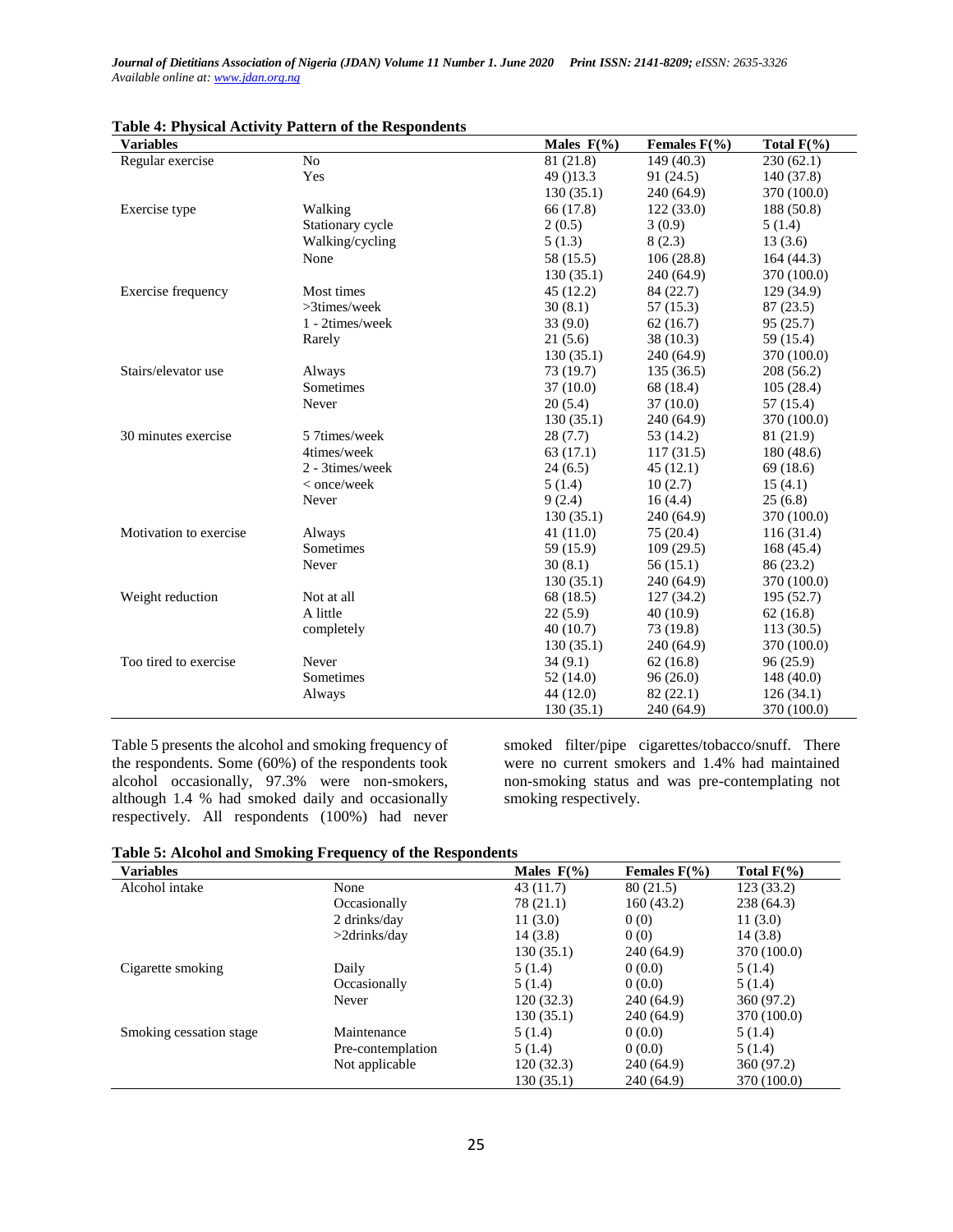Table 6 shows chi square presenting the relationship between lifestyle factors and sociodemographic/socio-economic characteristics of the respondents. Chi square calculated was lower than chi square tabulated for being on diet regime and ethnicity(8.5), physical activity and religion  $(8.6)$ , physical activity and ethnicity (5.8), exercise type and ethnicity(10.9) at p value  $= 0.01$ .

| Table 6: Relationship between lifestyle factors and socio-demographic and economic characteristics, of |
|--------------------------------------------------------------------------------------------------------|
| respondents                                                                                            |

| Lifestyle<br>factors      | Socio-demographic/economic characteristics |              |                           |              |          |          |                |                 |                 |           |           |
|---------------------------|--------------------------------------------|--------------|---------------------------|--------------|----------|----------|----------------|-----------------|-----------------|-----------|-----------|
|                           | Locatio                                    | Age          | <b>Sex</b>                | Marit        | Famil    | Famil    | <b>Religio</b> | <b>Ethnicit</b> | <b>Educatio</b> | Occupatio | Income    |
|                           | $\mathbf n$                                |              |                           | al<br>status | y type   | y size   | n              | y               | $\mathbf n$     | n         |           |
| Dietitian<br>consultation | $*63.5$                                    | $*561.$<br>2 | $*275.$<br>5              | $*598.0$     | $*24.6$  | $*536.3$ | $*16.3$        | $*11.0$         | $*512.6$        | $*488.3$  | $*440.9$  |
| Time of<br>consultation   | $*101.7$                                   | $*133.$<br>9 | $*318.$<br>5              | $*296.2$     | $*325.1$ | $*95.6$  | $*393.4$       | $*375.0$        | $*275.6$        | $*330.1$  | $*307.0$  |
| On Diet<br>regime         | $*113.0$                                   | $*497.$<br>7 | $*277.$<br>4              | $*536.3$     | $*19.2$  | $*473.7$ | $*12.6$        | 8.5             | $*501.3$        | $*426.6$  | $*380.2$  |
| Diet type                 | $*328.4$                                   | $*503.$<br>6 | $*570.$<br>2              | $*263.8$     | $*606.2$ | $*438.2$ | $*615.6$       | $*615.8$        | $*519.2$        | $*431.7$  | $*3448.9$ |
| Alcohol<br>consumption    | $*68.5$                                    | $*448.$<br>4 | $*232.$<br>$\overline{0}$ | $*492.1$     | $*34.9$  | $*423.7$ | $*25.0$        | $*10.9$         | $*534.6$        | $*416.4$  | $*358.9$  |
| Smoking                   | $*13.9$                                    | $*36.4$      | 9.0                       | $*62.9$      | $*18.2$  | $*51.3$  | $*128.8$       | $*58.6$         | $*140.2$        | $*101.3$  | $*36.8$   |
| Physical<br>activity      | $*81.3$                                    | $*426.$<br>3 | $*171.$<br>6              | $*467.5$     | $*13.4$  | $*412.8$ | 8.6            | 5.8             | $*433.8$        | $*351.9$  | $*310.1$  |
| Exercise<br>type          | $*63.9$                                    | $*353.$<br>8 | $*295.$<br>5              | $*478.1$     | $*35.4$  | $*404.1$ | $*88.8$        | 10.9            | $*465.1$        | $*377.9$  | $*332.2$  |
| Exercise<br>frequency     | $*89.0$                                    | $*273.$<br>8 | $*114.$<br>7              | $*305.6$     | $*217.2$ | $*163.0$ | $*303.0$       | $*153.4$        | $*287.6$        | $*302.5$  | $*440.8$  |
| Exercise<br>duration      | $*139.1$                                   | $*71.5$      | $*103.$<br>4              | $*112.1$     | $*342.0$ | $*52.0$  | $*389.8$       | $*393.9$        | $*423.3$        | $*415.3$  | $*357.5$  |

\*Relationship exists when Chi-cal > Chi-tab at p value =  $0.01$ 

#### **DISCUSSION**

Dietitian's consultation, consultation duration, diet type and attitude to drug were among the indicators of the respondents' health disposition (Table 1). Many of the respondents had consulted a dietitian. This maybe because these diabetics were informed on the importance of consulting dietitian, or their attendance of specialist hospital where doctors are aware of the importance of teamwork and diet in the management of diabetes and as such refer patients to the dietitians. Dietitians' role in promoting self-care with positive clinical outcomes at reduced cost has been reported [5, 6]. Evidence suggests that intensive dietary advice can improve glycaemic control and anthropometric measures in patients with type 2 diabetes mellitus (T2DM) and unsatisfactory HbA1c despite optimized hypoglycaemic drug treatment/chemical outcome in T2DM [7]. There are reports of sub-optimal use of dietary counseling services by T2DM diabetics and low compliance with nutrition consultation among patient ≥65years [8, 9].

The duration of the expert consultation was lower for majority of the patients and consistent with the report of Ugwu et al. [10]. This trend may be attributed to increase in the prevalence of T2DM. It was estimated that the number of diabetics will double in the next 25years [11]. Existing evidence shows that early nutrition intervention can reduce complication rates, length of hospital stay, readmission rates, mortality and cost of care [12]. The respondents that forgot the duration of consultation may include those that had not consulted a diet expert before and those that had memory issue common in adults. Ward, Berry, and Shinks, [13] and Fleischman [14] revealed that explicit (recognition) memory declined with age and implicit (priming) memory is preserved in healthy aging. More than half of the respondents indicated that they were on diet regime and presented different dietary regime. In dietetics practice, diet is individualized: subject to age, weight, gender, health condition, and occupation. The amount and type of food consumed by an individual determines the health of that individual. Good dietary regimen is effective in the management of T2D [15 -17]. The respondents that were regular on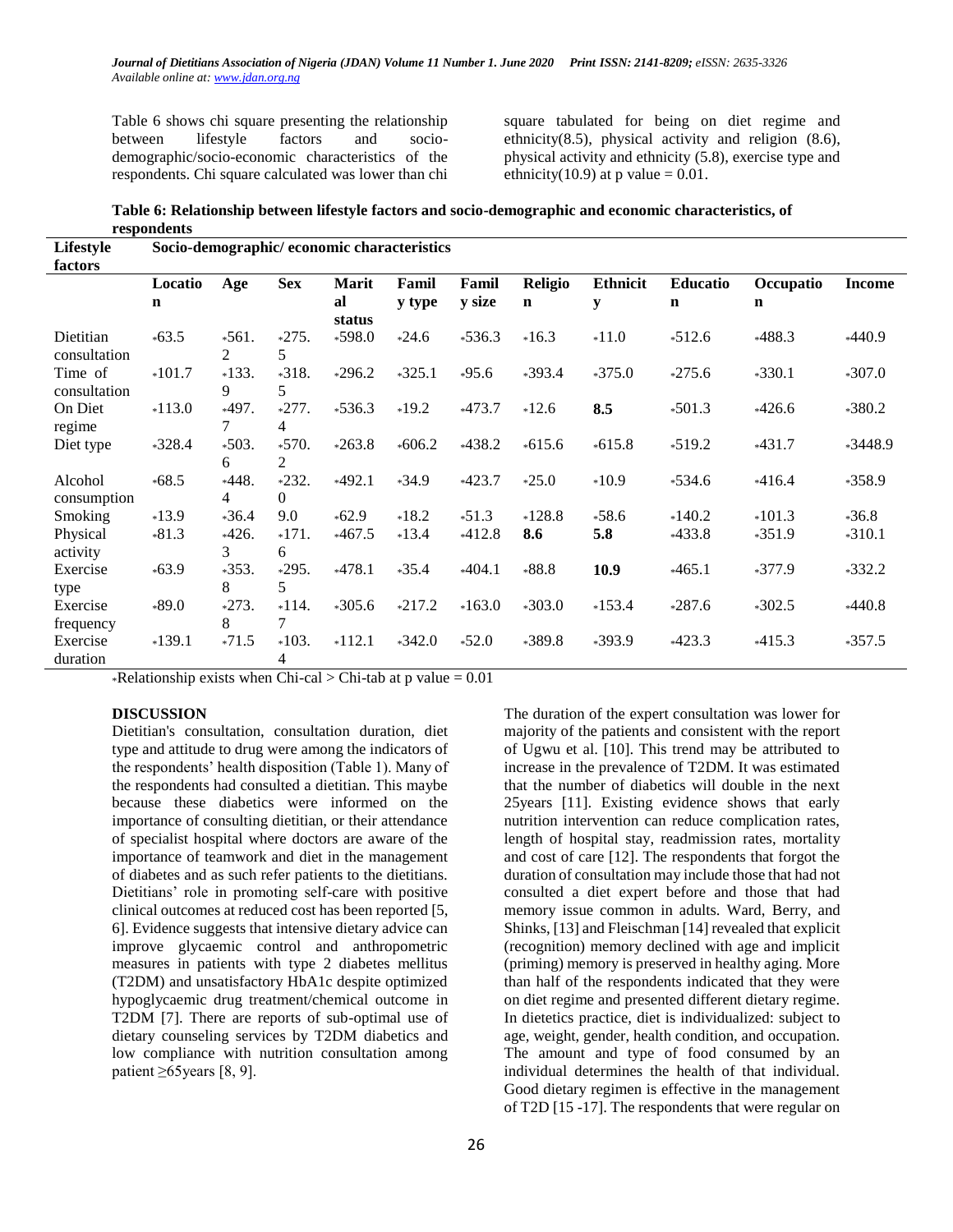medications were lower than 76.1% medium and 23.9% high adherence reported by Unyime et al. [18]. The latter respondents could be more knowledgeable on the importance of regular medication. It was therefore not surprising that some considered the diabetic drugs too many with many side effects and some practiced self-medication. The chronic nature of diabetes may have informed the patients on the use of diabetic drugs. The practice of self-medication by patients has also been recorded by Idongesit et al [19] though as a result of unrestricted access to drugs, mildness of the disease, and being knowledgeable about drugs.

The respondents' clinical signs of potential nutrient deficiency presented in Table 2 shows that some of the respondents experienced hypoglycemia. This may be due to poor or inadequate food intake or a result of treatment conditions like diabetic ketoacidosis [20]. An appreciable percentage experienced frequent cold, upper respiratory/ urinary tract infections. This is suggestive of people with compromised immune system and deficiency of vitamin D [21], zinc [22], vitamin A [23], and vitamin E [24]. Howard [25] associated infections in diabetics with poor circulation coupled with glucose-rich urine. Fibrocystic disease is mainly hormonal in origin [26], although it is often associated with nutritional deficiencies. Very few female respondents experienced pre-menstrual syndromes (PMS) which has been associated with inappropriate food frequency resulting from the distress [27]. Kia et al. [28] reported that Vitamin D, calcium and magnesium status were compromised in subjects with PMS. Pitman [29] implicated sugar, caffeine, alcohol, and sodium with PMS consequently, patients with PMS are required to reduce the intake of the above-mentioned food items. Some had cracks on their lip margin which are associated with vitamin  $B_2$ deficiency (ariboflavinosis) [30]. Chaitra [31] linked cracks at lip margin with yeast (*Candida albican)* infections in the older persons because of a compromised immune system and nutritional deficiencies of vitamin,  $B_2$  and zinc, iron deficiency anemia and poor diet regimen. Robertson (32) explained that the weakened immune system may also be due to certain health conditions (diabetes, yeast infection of the vagina, HIV/AIDS, cancer), medication (antibiotics, corticosteroids) and some lifestyle habits (ill-fitted dentures, poor oral hygiene, dry mouth, smoking). Some had scaly, flaky seborrheic condition of the nose - a condition associated with vitamin B3 deficiency, weakened immune system and Zn deficiency [33], illness and stress, deficiencies of biotin, pyridoxine (B6), and riboflavin  $(B_2)$  [34], and excess intake of vitamin A [35]. IDF [36] attributed scaly skin to changes in blood

sugar that results in loss of fluid and dehydration as well as neuropathy which causes less sweat and dry skin.

Few had Sore/burning tongue. This has been found to be more frequent in patients with poor glycemic control [37]. Baldwin [38] associated inflammatory disease in oral cavities with diabetes due to microcirculation and reduction in the rate of salivary flow and composition. Nutritional deficiencies like iron, zinc, folate (vitamin B-9), thiamin (vitamin B-1), riboflavin (vitamin B-2), pyridoxine (vitamin B-6) and cobalamin (vitamin B-12) have also been implicated in sore and burning mouth condition [39]. Other causes may include menopause, psychological problems, disorders of the mouth (oral thrush and dry mouth) xerostomia and dysfunctional or damaged nerves [40]. Some had decreased taste acuity. Significant decrease in taste dysfunction in diabetic patients has already been reported [41]. Several authors have associated decreased taste sensation with ageing, vitamin B12 or zinc deficiencies, inadequate nutritional intake, reduced social pleasure, and decreased psychological well-being, drug use, oral and systemic diseases, and severe trauma and irradiation of the oral cavity [42 - 47]. The number (28%) that experienced bleeding gum is in consonance with the report that it occurs almost three-fold in people with diabetes than the 10 -15% in adults without diabetes[48]. Bleeding gum although had many causes (nutrient deficiencies like vitamin C, B3, A, K, iron deficiency anemia, higher hormonal levels due to pregnancy, cancer treatment, medications (aspirin), systemic conditions/disease, poor dental health, etc.) of which underlying bacterial infection is foremost has been linked to uncontrolled diabetes [49].

Very few (2.7%) observed small red spots under their skin. This was comparably low with the 79.2% reported by Demirseren et al. [50] to experience skin changes. Hoffman [51] associated the deficiencies of vitamins B3 and C with tiny red spots under the skin (petechiae), while Bell [52] included vitamin K, B9 (folate), and B12. Almost one-tenth (9.7%) of the respondents experienced easy bruising. Webster [53] reported increased bruising in older persons and attributed it to a Confederacy of a three factors normal age-related changes (thinner epidermis, capillary fragility and less subcuteneous fat), common age-related changes (diabetes and hypertension), and medications (especially drugs that thin blood). IDF [36] further implicated easy bruising in the etiology of diabetic blisters. This study's diabetics accustomed to slow wound healing was lower than the 15% and 34% reported in other studies [54, 55] to be due to vascular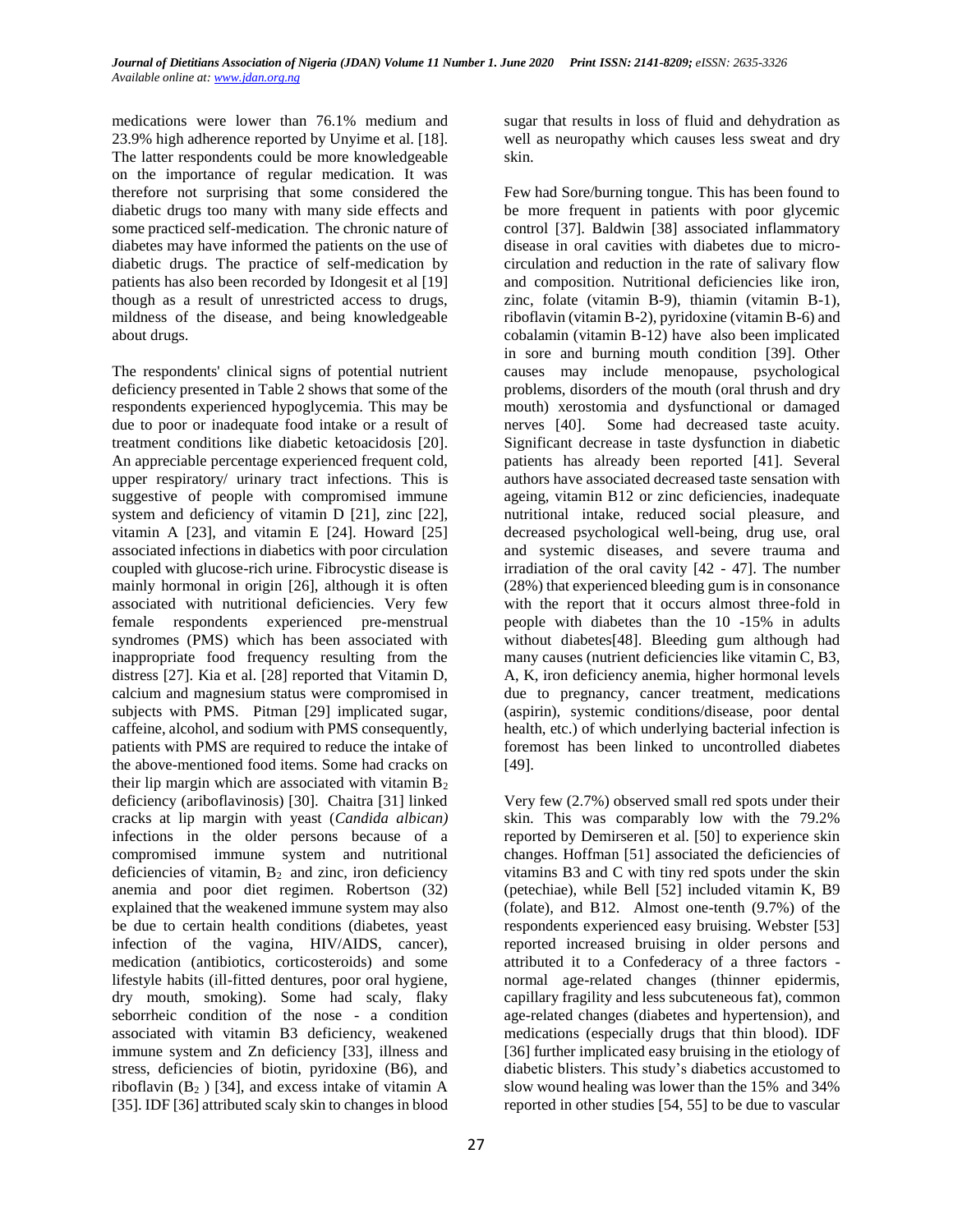network . Poor wound healing has also been associated with zinc deficiency. Hoffman [51] linked impaired wound healing and dermatitis to protein, zinc and vitamin C deficiencies. The diabetics with nail changes in this study was comparable to 3.8% reported in older diabetics [56] and significantly lower than 68.9% reported among patients (diabetics and hemodialysis) with compromised immune system [57]. Ridging of nails for instance is an indication of protein and iron deficiency [51]. The proportion with oral, skin and nail changes were lower than the 7% reported by Wayas et al. [58]. This study reported significant association between these changes and *Lichen planus* (an itchy dermatosis that can affect skin, mucous membranes, genitals and nails.) Hoffman [51] also elaborated that oral, skin and nail changes were some of the physical presentations of nutrient malnutrition (protein, energy, vitamins -  $B_3$ ,  $B_6$ ,  $B_{12}$ , A, and C); and Mineral - iron and zinc) since protein as well as essential fatty acids specifically served as building blocks for these structures. This study diabetics (3.2%) with familial rectal polyps was significantly lower than 29.8% reported to be associated with diabetics especially older, male gender, race (Hispanic), and higher BMI [59]. Familial rectal polyp is a risk factor in colorectal cancer [60]. It is more common in people over 50years, overweight, use tobacco and drink alcohol. Diets low in fat, high in fiber, vitamin D and calcium are beneficial in patients with familial polyps [61].

The physical activity pattern of the respondents presented in Table 3.3 shows that many engaged in regular exercise compared to Unyime et al. [18]. Hamasaki [62] reported that patients with diabetes can be physically weak and as such could hardly engage in recommended levels of physical activity. This may explain why some respondents did not participate in regular physical exercise. Regular physical activity lowers blood sugar levels by helping the cells to take up glucose thus decreasing the need for insulin [36]. It encourages weight loss and decreases the risk of obesity, improves lipid profile and decreases stress levels thus reducing the risk of heart diseases [15]. Walking most times was the main type of exercise, although very few used stationary cycle. This was expected as most of them cannot afford stationary cycle or register with a gym. Naja et al. [63] had a similar result. Light physical activity in combination with adjustment to the diabetic diet can reduce the odds of DM [64].

Many (56.2%) always used staircase than the elevator. This indicated that the study area had more bungalows and story buildings without elevators. The use of staircase is beneficial as it will improve the respondents' physical activity. Some of the respondents that engaged in 30 minutes exercise 4 times/week may be in line with ADA recommendation of 15-90minutes of exercise per week [65]. Physically active adults with normal BMI have a decreased risk of diabetes. The respondents (23.2%) that were not motivated for exercise were less than 50.7% reported by Awosan et al., [66] that lived sedentary lifestyle. It has been demonstrated that people with high risk of developing heart disease included sedentary and obese with HBP and high cholesterol [67]. Lack of physical activity may also play a role in the development of some types of cancers [68]

The percentages (30.5%) that were completely undecided on weight management may be those that were physically weak due to diabetes as already reported [62] or were completely ignorant of the benefits of weight loss in diabetes management. Poor education and socioeconomic status as well as individual willpower were implicated in lack of weight management [69] Parajuli et al. [70] reported 42.1% non-adherent to physical activity in in middle class diabetics, with negative family history, divorced and of extended family type. The effect of improved body weight with dietary counseling with or without oral nutrition supplements have been demonstrated 71]. The percentage that were too tired to exercise was expected because apart from being diabetic, these adults engaged in different daily livelihood activities and were likely to get tired. This lack of exercise due to tiredness/weakness may result in overweight and obesity. Obesity and physical inactivity have been associated with increased diabetes burden in developed world [72].

The respondents' attitude to exercise (Table 3.4) was expected considering their economic status. It was obvious that majority were occupied with different livelihood activities to remember to include exercise in their daily routine. A good number (61.1%) did not engage in in-door exercises during rainy weather. This was expected as many were already too weak to exercise and rainy weather presents an opportunity to skip regular exercise. Most did not consider their heart condition when embarking on an exercise routine. This could mean the respondents were unaware that ones' heart condition can be affected by the type of activity one undertakes. Some (20.8%) were completely afraid to exercise for fear of getting hurt. This was understandable because as one gets older the frequency of falls and sprains become more.

The number that always devised alternative exercise when they had health challenges (joint problem) may be knowledgeable about the importance of continuous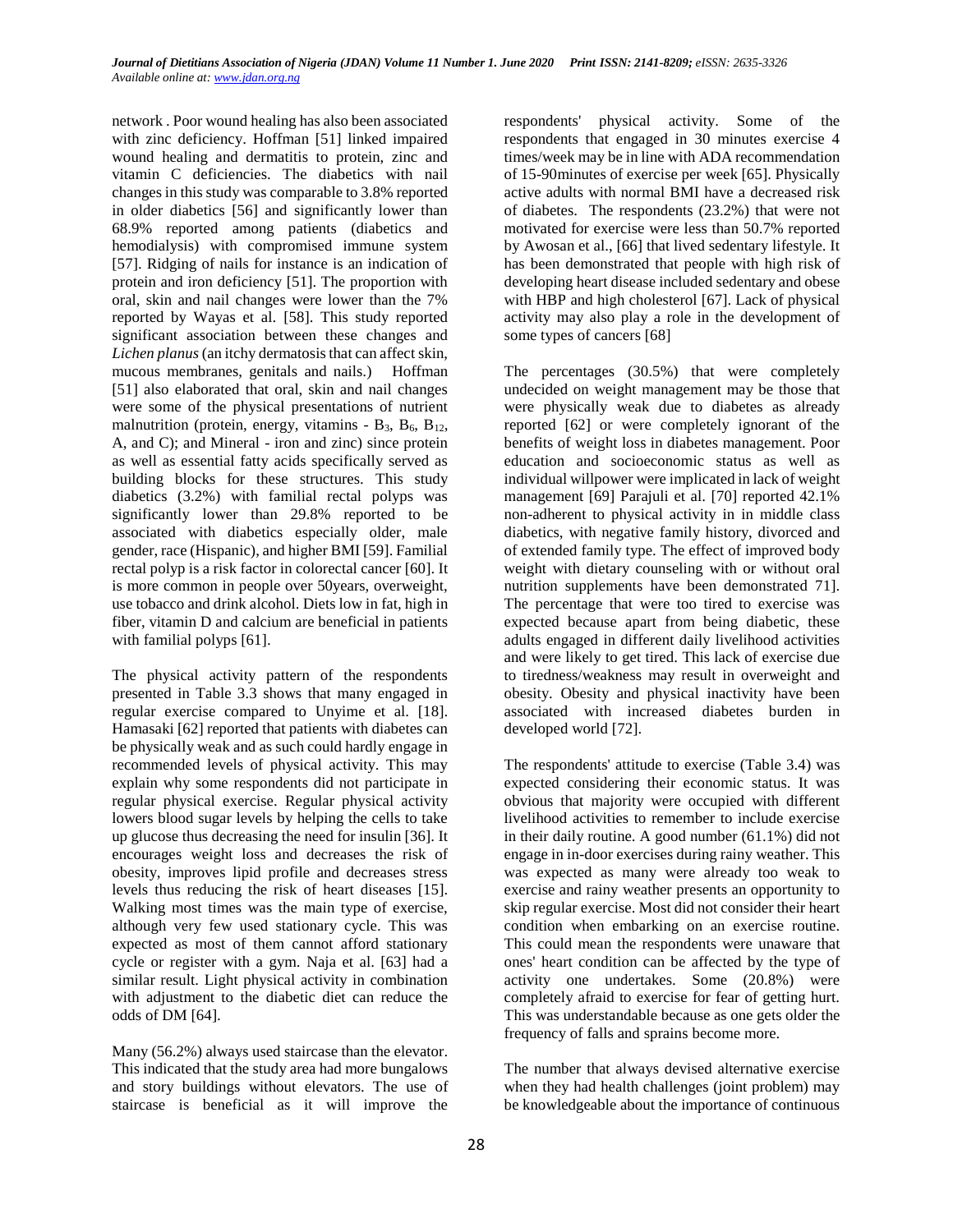exercise to health because as one reduces physical activities, the body stiffens in equal magnitude. Less than half (32.8%) completely engaged in recommended physical exercise to lose weight. Overweight Impaired glucose tolerant (IGT) adults who lose weight voluntarily had a decreased risk of diabetes [73]. The respondents that always limits exercise for hunger shows the proportions that were food insecure because food security indicates the availability and accessibility of adequate safe food at all time. Many always drank water during and after sessions. Water is needed for various metabolic processes and the body systems perform well when they are hydrated. Uloko et al. [74] had 1/3 of diabetics adhering to exercise. Physical activity in leisure-time has beean associated with higher levels of physical health, well-being and improved mental health [75 - 77].

Many respondents took alcohol occasionally compared to 21.4% reported by Awosan et al*.* [66]. Despite the fact that moderate alcohol is good for the heart, diabetics should not exceed the recommended dose as alcohol has been associated with liver cancers and chronic inflammation of the pancreas [19]. The respondents that were non-smokers was higher than those reported by Naja et al*.* [63] and Ugwu et al. [10]. The non-smoking status of majority of the study respondents was expected as smoking was not indigenous in the study area. Consequently, it was not surprising that all respondents had never smoked filter/pipe cigarettes nor used tobacco/snuff. There were no current smokers and 1.4% had maintained non-smoking status and was pre-contemplating not smoking respectively. This was much lower than 20% reported by Awosan et al. [66] and Soyoye et al. [78]. Smoking is a major risk factor for coronary heart disease, cardio-vascular disease, diabetes mellitus [79, 80].

Although diabetes has been shown to occur more in some ethnic groups [81, 82] especially due to differences in type of diet [83], this study observation of no relationship between ethnicity and being on diet regime could be explained by the fact that the desire to adopt an expert advice on diet regime is a crucial component of individual self-management package that is based on self-determination and compliance. For the same reason, this study observed no relationship between engagement in physical activity and religion, contrary to the report that some religion determines the physical activity of some diabetics [84]. Also, dissimilarity between the present study and studies [85 -87] that reported differences in physical activity and pattern among diabetics of varied ethnicity could be that the choice to adopt a healthy

lifestyle is a personal issue that is not based on race/ethnicity.

# **CONCLUSION**

Different signs of nutrient deficiencies were found in some of the adult diabetics, the identification of these signs will initiate effective treatment and prevention of complications. A good number of the respondents had laudable lifestyle characteristics. There was no relationship between being on diet regime and ethnicity, physical activity and religion, physical activity and ethnicity, exercise type and ethnicity. Intensive nutrition education on adequate nutrient intake, proper management of T2DM and positive lifestyle changes is recommended generally.

## **REFERENCES**

- 1 Sarwar, N., Gao, P., Seshasai, S.R., Gobin, R., Kaptoge, S., Di Angelantonio, E. et al. (2010). Diabetes mellitus, fasting blood glucose concentration, and risk of vascular disease: a collaborative meta-analysis of 102 prospective studies. *Lancet*, 375(9733) 2215- 2222
- 2 World Health Organization (2018). Diabetes fact-sheet. *WHO Newsletter,* oct 2018 accessed 10/01/2019 [www.who.int/news\\_room/fact](http://www.who.int/news_room/fact-sheets/detail/diabetes)[sheets/detail/diabetes](http://www.who.int/news_room/fact-sheets/detail/diabetes)
- 3 Zheng, A., Ley, S.H., and Hu, F.B. (2018). Global aetiology and epidemiology of Type 2 diabetes mellitus and its complications. *Nature Reviews Endocrinology* 14, 88-98.
- 4 Bradshaw Kaiser, A, Zheng, N., and Van Der Dluijm, W. (2018). Global prevalence of Type 2 diabetes over the next ten years. *Diabetes* 67(supplement 1): [https://www.diabetes.diabetesjournal.org/co](https://www.diabetes.diabetesjournal.org/content/67/supplement_1/202-LB) [ntent/67/supplement\\_1/202-LB](https://www.diabetes.diabetesjournal.org/content/67/supplement_1/202-LB)
- 5. Krishnan, D., Gururajan, R., Baig, A.H., Chennakesavan, S.K., Wickramasinghe, N. and Gururajan, R. (2015). The impact of diet counseling on type 2 diabetes mellitus: An India Case Study. *Journal of Diabetes Metabolism*, *6*, 610.
- 6. Shrivastava, S., Ranbiharilani, S., Prateek, S. and Ramasamy, J. (2013). Role of selfcare in management of Diabetes Mellitus. *Journal of Diabetes and Metabolic Disorders ,* 12, 14.
- 7. Coppell, K.J., Kataoka, M., Williams, S.M. Chisholm, A.M., Vorgers, S.M. and Mann, J. (2010). Nutritional intervention in patients with type 2 diabetes mellitus who are hyperglycaemic despite optimized drug treatment - lifestyle care over and above drugs in Diabetes (LOADD) study: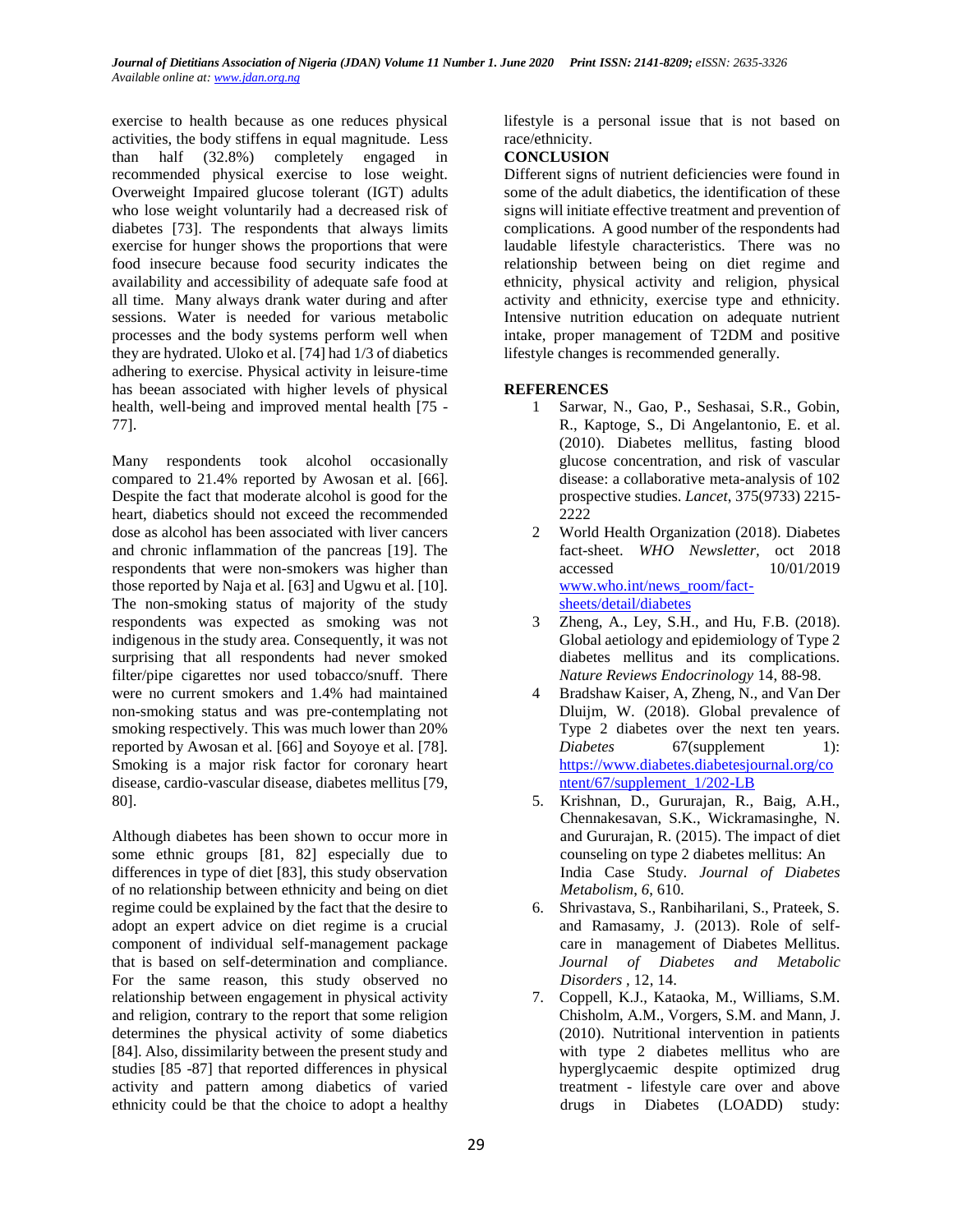randomized controlled trial. *British Medical Journal BMJ), 341*, C3337 doi [http://.dx.doi.org/10.1136/bory.C3337 July](http://.dx.doi.org/10.1136/bory.C3337%20July%2020)  [20](http://.dx.doi.org/10.1136/bory.C3337%20July%2020)

- 8. Alamddine, M., Nasreddine, L., Hwalla, N., Mourad, Y., Shoaib, H., Mousa, D. and Naja, F. (2013) *Biomedical central BMC Health Services Research, 13*, 504
- 9. Lyder, C.H.I., Preston, J., Grady, J.N. Scinto, J., Allman, R., Bergstrom, N. and Rodeheaver, G. (2001). Quality of care for hospital Medicare patients at risk for pressure ulcers. *Archives of Internal Medicine*, *161*(12), 1549-1554.
- 10. Ugwu, T., Ezeani, I., Onung, S., Kolawole, B. and Ike, R. (2016). Predictors of erectile dysfunction in men with type 2 diabetes mellitus referred to a tertiary health care center. *Advances in Endocrinology, 2*, 8
- 11. Giugliano, D. and Esposito, K. (2008) Mediterranean diet and metabolic diseases. *Current Opinion in Lipidology*, *19*, 63–8.
- 12. Tappendes, KA, Quatrara, B., Parkhurst, M.L., Malone, A.M., Fanjiang, G. and Ziegler, T.R. (2013). *Journal of the Academy of Nutrition and Dietetics, 113*(9), 1219-1237.
- 13. Ward, E.V., Berry, C.H. and Shinks, D.R. (2013). Age effects on explicit and implicit memory *Frontiers in Psychology*, *4*, 639.
- 14. Fleischman, D.A. (2007). Repetition priming in aging and Alzheiner's disease: an integrative review and future directions, *Cortex, 43*, *889-897*
- 15. Mohammed, A. (2014). The prevention and control of type 2 diabetes by changing lifestyle and dietary pattern. *Journal of Education Health Promotion, 3*(1), 21.
- 16. Ajala, O., English, P. and Jonathan, A. (2013). Systematic review and meta-analysis of different dieting approaches to the management of Type 2 diabetes. *American Journal of Clinical Nutrition*, *97*(3), 505-516.
- 17. Ohlhorst, S. D., Russell, R., Bier, D., Klurfeld, D. M., Li, Z., Mein, J. R., Konopka, E. (2013). Nutrition research to affect food and a healthy life span. The Journal of Nutrition, 143(8), 1349–1354.
- 18. Unyime, S.J., Babatunde, G.O., Opara, M.C., Olayinka, A.E., Bawa, P. and Una, A. (2014). Determinants of diabetes knowledge in a cohort of Nigerian diabetics. *Journal of Diabetes and Metabolic Disorders*, *13*, 39.
- 19. Idongesit, J. L., Unyime, E.I., Itoro, A.J. (2016). Self-medication among Pharmacy undergraduates in the University of Uyo

Nigeria. *American Journal of Pharmacy and Health Research,* 4(10) 2321-3647

- 20. Rolfes, S.R., Pinna, K. and Whitney, E. (2006). Nutrition and Diabetes Mellitus In *Understanding Normal and Clinical (* $7<sup>th</sup>$  *ed., pp 830-31). Belmont USA:* Thomson Wadswortg Higher Education
- 21. Bergman, P., Norlin, A.C., Hansen, S., Rekha, R.S., Agerberth, B., Bjorkhem-Bergman, L., … Andersson, J. (2012). Vitamin D3 supplementation in patients with frequent respiratory tract infections: a randomised and double-blind intervention study. *British Medical Journal Open* Dec. 13; 2(6). Pii: e001663
- 22. Bogden J. D., Oleske J. M., and Lavenhar M. A. (1990). Effects of one year of supplementation with zinc and other micronutrients on cellular immunity in the elderly. *Journal of American College of Nutrition*, 9(3), 214–225.
- 23. Tomkin, A. and Watson, F. (1989). Malnutrtion and infection – A review – Nutrition Policy Discussion Paper No. 5 United Nations System Standing Committee on Nutrition Geneva: p. 144.
- 24. Meydani, S.N., Han, S.N.,and Wu, D. (2005).Vitamin E and immune response in the aged: molecular mechanisms and clinical implications, *Immunology Review*, 205, 269- 84.
- 25. Howard, S. (2011). *Types of Diabetes.* Retrieved from [http://www.diabetescare.net/glossary\\_detail.](http://www.diabetescare.net/glossary_detail.asp?id) [asp?id=](http://www.diabetescare.net/glossary_detail.asp?id)
- 26. Horner, N.K., and Lamper, J.W. (2000). Potential Mechanisms of diet therapy for fibocystic breast conditions show inadequate evidence of effectiveness. Journal of American Dietetics Association 100 (11),  $1368 - 80.$
- 27. Mohamadirizi, S. and Kordi, M. (2015). The relationship between food frequency and menstrual distress in high school females. *Iranian Journal of Nursing and Midwifery Research*, 20(6), 689-693.
- 28. Kia, A.S., Amani, R., and Cheraghian, B. (2015). The Association between the Risk of Premenstrual Syndrome and Vitamin D, Calcium, and Magnesium Status among University Students: A Case Control Study. *Health Promotion Perspective*, 5(3), 225- 230
- 29. Pitman, D. (2016). Nutrition's role in premenstrual syndrome – learn about this disorder, and the role of genetics,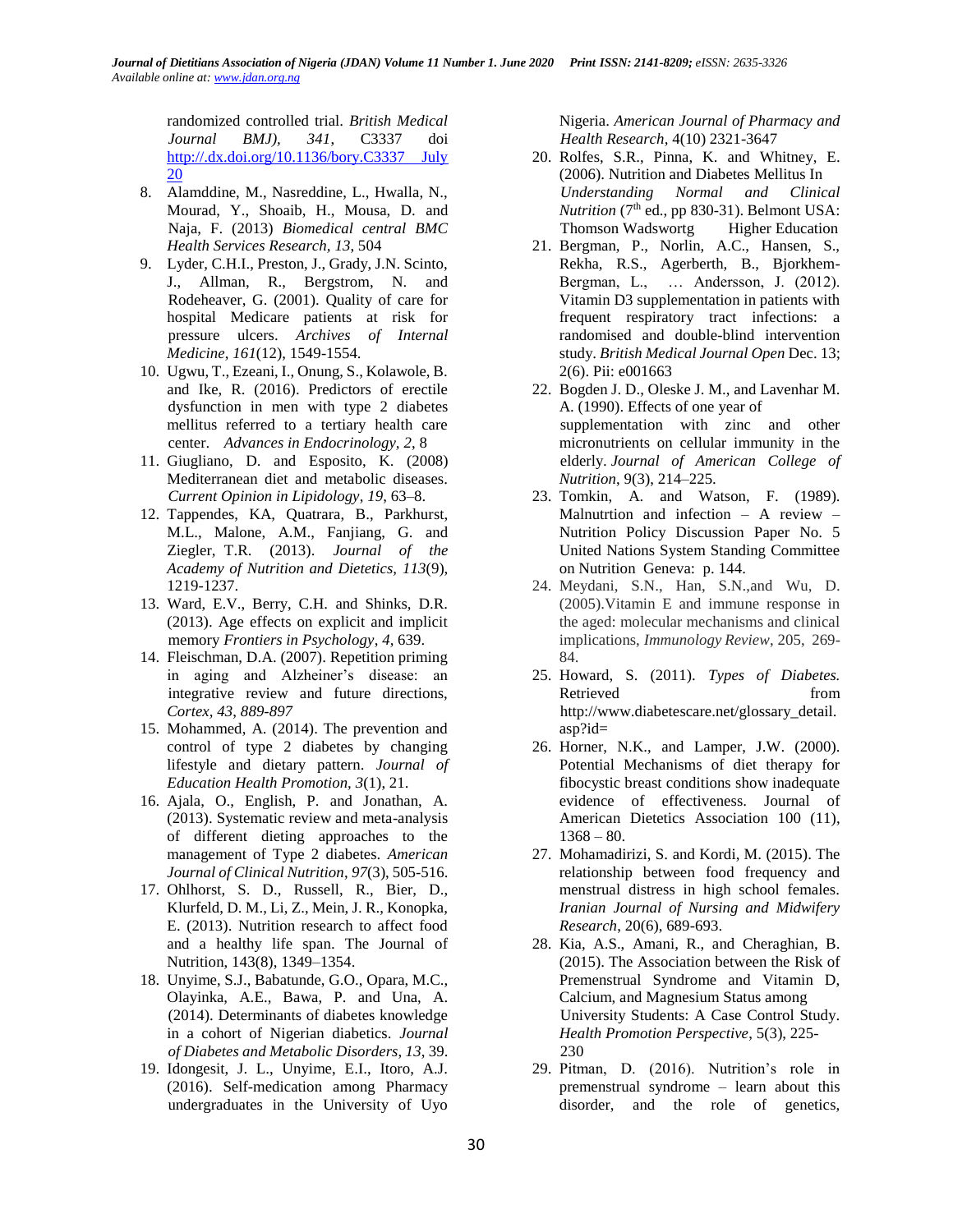environment, and Diet may play in its onset. *Today's Dietitian,* 18(3) 50

- 30. Bhusal, A. and Banks, S.W. (2018). Riboflavin Deficiency StatPearls Publishing LLC Treasure Island
- 31. Chaitra, S. (2016). Angular cheilitis: everything you should know about angular chelitis.

http//www.pharmainfo.net/medical.conditio ns/angular-cheilitis/ Accessed 14/06/2018

- 32. Robertson, S. (2018). Causes and symptoms of oral thrush. *News Medical Life sciences*, accessed 16/01/218 [Http://www.news](http://www.news-medical.net/health/causes-and-symptoms-of-oral-thrush.aspx)[medical.net/health/causes-and-symptoms-of](http://www.news-medical.net/health/causes-and-symptoms-of-oral-thrush.aspx)[oral-thrush.aspx](http://www.news-medical.net/health/causes-and-symptoms-of-oral-thrush.aspx)
- 33. Borda, L.J. and Wikramanayake, T.C. (2015). Seborrheic dermatitis and dandruff: A comprehensive review. *Journal of Clinical and Investigative Dermatology*, 3(2)10.13188/2373-1044.1000019
- 34. Schwartz, R.A., Janusz, C.A., and Janniger, C.K. (2006). Seborrheic dermatitis: an overview. *American Family Physician,* 74, 125–130.
- 35. MedlinePLUS (2015). Zinc in diet. MedlinePlus Medical Encyclopedia. [https://medlineplus.gov/ency/article/002416.](https://medlineplus.gov/ency/article/002416.htm) [htm](https://medlineplus.gov/ency/article/002416.htm) Accessed 02/03/2017
- 36. International Diabetes Federation [IDF], (2012) *What is diabetes*. International Diabetes Federation [http://www.idf.org/diabetesatlas/5e/what-is](http://www.idf.org/diabetesatlas/5e/what-is-diabetes#footnote-2)[diabetes#footnote-2.](http://www.idf.org/diabetesatlas/5e/what-is-diabetes#footnote-2)
- 37. Mayo Clinic (2017). Burning mouth syndrome. Mayo Foundation for Medical Education and Research (MFMER). [https://www.mayoclinic.org/diseases](https://www.mayoclinic.org/diseases-conditions/burning-mouth-syndrome/symptoms-causes/syc-20350911)[conditions/burning-mouth](https://www.mayoclinic.org/diseases-conditions/burning-mouth-syndrome/symptoms-causes/syc-20350911)[syndrome/symptoms-causes/syc-20350911](https://www.mayoclinic.org/diseases-conditions/burning-mouth-syndrome/symptoms-causes/syc-20350911) Accessed 16/01/2019
- 38. Saini, R. Al-Maweri, S.A., Saini, D., Ismail, N.M., Ismail, A.R. (2010) Oral mucosal leisons in non oral habit diabetic patients and association of diabetes mellitus with oral precancerous leisons. *Diabetes Resources in Clinical Practice,* 89; 320 - 326
- 39. Baldwin, E. (2009) Oral Health. *Lancet,* 37(3) 628 - 629
- 40. Dimatteo, A. (2017). Burning mouth syndrome: symptoms, causes and treatment. **[http://www.yourdentistryguide.com/staff/](http://www.yourdentistryguide.com/staff/#adimatteo) [#adimatteo](http://www.yourdentistryguide.com/staff/#adimatteo)** Accessed 21/01/2019
- 41. Khera. S. and Saigal, A. (2018). Assessment and Evaluation of Gustatory functions in patients with diabetes mellitus type II: A study *Indian Journal of*

*Endocrinology and Metabolism,* 22(2) 204 - 207

- 42. Scully, C. (2010). *Medical problems in dentistry* (6th ed.). Edinburgh: Churchill Livingstone. p. 326.
- 43. Schiffman,S.S. (1997). Taste and Smell losses in normal ageing and disease. *Journal of American Medical Association*, 7278, 1357-1362
- 44. Leopold, D. (2016). Disorders of Taste and Smell [http://www.reference.medscape.com/guide/o](http://www.reference.medscape.com/guide/otolaryngology) [tolaryngology](http://www.reference.medscape.com/guide/otolaryngology) **Accessed 12/18/2018**
- 45. United States Library of Medicine, (2017). National Institution of Health United States (NIH-US) National Library of Medicine (2017). Facts about monosaturated fats. *Medline plus,* [https://medlineplus.gov/ency/patientinstructi](https://medlineplus.gov/ency/patientinstructions/ooo785.htmaccess070/02/2017) [ons/ooo785.htmaccess070/02/2017](https://medlineplus.gov/ency/patientinstructions/ooo785.htmaccess070/02/2017)
- 46. Imoscopi, A., Inelmen, E., Sergi, G., Miotto, F., and Manzato, E. (2012) Taste loss in the elderly: epidemiology, causes and consequences. *Aging Clinical and Experimental Research,* 24(6), 570-579.
- 47. Snyder, D.J. and Bartoshuk, L.M. (2016). Oral sensory nerve damage: Causes and consequences. *Review of Endocrinology, Metabolism and Disorders*, 17(2), 149-158.
- 48. Preshaw, P.M., Alba, A.L., Herrera, P., Jepsen, S., Konstantinidis, A. Makrilakis, K. and Taylor (2012). Periodontitis and diabetes: Atwo-way relationship. *Diabetologia,* 55(1), 21 - 31
- 49. Walker, C. (2015). Vitamin deficiencies and bleeding gums. [http://www.livestrong.com/article/525473](http://www.livestrong.com/article/525473-neem-oil-gum-disease/) [neem-oil-gum-disease/](http://www.livestrong.com/article/525473-neem-oil-gum-disease/) Accessed 21/01/2019
- 50. Hoffman, K. (2015). When vitamin and Nutritional deficiencies cause skin and nail changes. *Podiatry Today,* 28 (1), 56 -62
- 51. Demirseren, D.D. Emre, S., Akoglu, G. (2014). Relationship between skin diseases and extracuteneous complications of diabetes mellitus: clinical analysis of 750 patients. *American Journal of Clinical Dermatology,* 15, 65 -70
- 52. Bell, M. (2017). Skin rashes caused by vitamin Deficiency. [https://www.livestrong.com/article/269105](https://www.livestrong.com/article/269105-skin-rashes-caused-by-itamin-deficiency/) [skin-rashes-caused-by-itamin-deficiency/](https://www.livestrong.com/article/269105-skin-rashes-caused-by-itamin-deficiency/) Accessed 17/09/2018
- 53. Webster, G.F. (2001). Common skin disorders in the elderly. *Clinical Cornerstone,* 4(1) 39 - 44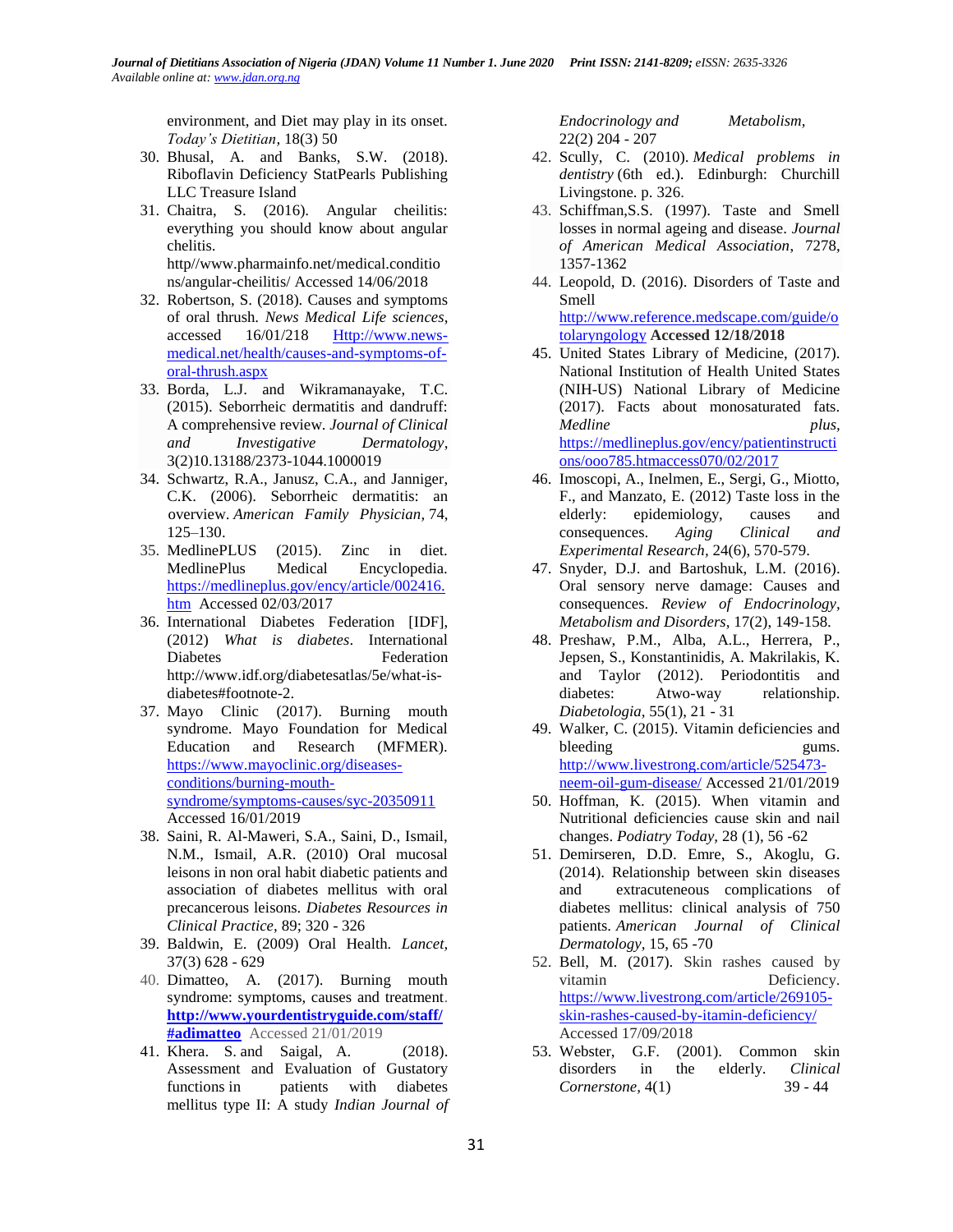- 54. Okonkwo, U. A. and DiPietro L.A. (2017) Diabetes and wound angiogenesis. *International Journal of Molecular Sciences,* 18 (7) 1419
- 55. Sharp, A. and Clark, J. (2011). Diabetes and its effects on wound healing. *Nursing Standards,* 25 (45), 41 - 47
- 56. Mohamad, T.N., Parichehr, K. Mohammad, T.N. (2010). Evaluation of Onychmycosis among diabetic patients of Yazd Diabetic Center. *Journal of Pakistan Association of Dermatologist* 20 (4) 217 - 221
- 57. Kuvandik, G., Centi, M., Genctoy, G., Horoz, M., Duru, M., Arcali, C., Satar, S., Kiykim, A.A., and Kaya, H. (2007). The prevalence, epidemiology and risk factors for onychomycosis in hemodialysis patients. *BMC Infectious Diseases*, 7, 102
- 58. Wayas, N., Saleem, M.A., Khrn, M.A. (2019). Frequency of distribution and relationship of nail changes and oral mucosal involvement in classical Lichen Planus(LP). *Journal of Rawalpindi Medical College,* 23 (4) 246 - 250
- 59. Budzynska, K., Passerman, D., White-Perkins, D., Rees, D.A., Xu, J., Lamerato, L. and Schooley, S. (2018). Diabetes mellitus and hyperglycemia control on the risk of colorectal adenomatous polyps: A retrospective Cohort Study. *BMC Family Practice,* 19, 145
- 60. Beebe-Dimmer, J.L., Yee, C., Paskett, E., Schwartz, A.G., Lane, D., Palmer, N.R.A., Bock, C.H., Nassir, R., and Simon, M.S. (2017). Family history of prostate and colorectal cancer and risk of colorectal cancer in the Women's health initiative. *Bio Med Central Cancer*,17: 848.
- 61. United States National Cancer Institute (2000). Questions and answers: the Polyp prevention trial and wheat Bran fiber study. U.S. Department of health and Human Services, National Institutes of Health National Cancer Institute USA.gov https:/[/www.nih.gov/news/pr/apr2000/nci-](http://www.nih.gov/news/pr/apr2000/nci-19a.htm)[19a.htm](http://www.nih.gov/news/pr/apr2000/nci-19a.htm) Accessed 21/01/2019
- 62. Hamasaki, H. (2016). Daily physical activity and type 2 diabetes: A review *World Journal of Diabetes* 7(12), 243-251
- 63. Naja, F., Hwalla, N., Hani, L., Salem, M., Azar-Sami, T., Zeidan, M., … Nasreddine, L. (2012). Dietary patterns and odds of type 2 diabetes in Beirut, Lebanon: a case-control study. *Nutrition and metabolism*, *19*, 111.
- 64. Yang, W., Lu, J., Weng, J., Jia, W., Ji, L., Xiao, J.,…, China National Diabtes and

Metabolic Disorders Study Group (2010). Prevalence of diabetes among men and women in China. *New England Journal of Medicine*, 362 (12)1090-101

- 65. Mostafa, S.A., Davies, M.J., Srinivasan, B.T., Carey, M.E., Webb, D., Khunti, K. (2010). Should glycated haemoglobin (HbA1c) be used to detect people with type 2 diabetes mellitus and impaired glucose regulation? *Postgraduate Medical Journal*, 86, 656–662.
- 66. Awosan, K.J., Ibrahim, M.T.O, Essien, E., Yusuf, A.A. and Okolo, A. (2014). Dietary pattern, lifestyle, nutritional status and prevalence of hypertension among traders in Sokoto Central market, Sokoto Nigeria. *International Journal of Nutrition and metabolism, 6*(1), 9-17.
- 67. Muratova, V.N. Demerath, E., Spangler, E., Ogershok, P., Elliott, E., and Minor, V. (2002). The relation of obesity to cardiovascular risk factors among children: The CARDIAC Project. *West Virginia Medical Journal, 98*, 263-267
- 68. Mao, Y. Pan, S., Wen, S.W. Johnson, K.C. and The Canada Cancer Registeries Epidemiology Research Group (2003). Physical inactivity, energy intake, obesity and the risk rectal cancer in Canada, *International Journal of Cancer, 105*(6), 831- 837.
- 69. Lean, M.E.J., Astruo, A., and Roberts, S.B. (2018). Making progress on the global crisis of obesity and weight management. *British Medical Journal*, 361, K2538
- 70. Parajuli, J., Saleh, F., Thapa, N., and Ali, L. (2014). Factors associated with nonadherence to diet and physical activity among Nepalese type 2 diabetes patients: A crosssectional study *BMC Research Notes,* 7, 758
- 71. Baldwin, C. and Weekes, C.E. (2011). Dietary advice with or without oral nutritional supplements for disease-related malnutrition in adults. *Cochrane Database system Review. 9*, CDOO 2008.
- 72. Sanchez-Tainta A., Estruch, R., Bullo, M., Corella, D., Gomez-Gracia, E. and Fiol M. (2008). Adherence to a Mediterranean-type diet and reduced prevalence of clustered cardiovascular risk factors in a cohort of 3,204 high-risk patients. *European Journal of Cardiovascular Prevention and Rehabilitation*, *15*, 589–93.
- 73. Steyn, N.P., Mann, J, Bennett, P.H., Temple, N., Zimmet, P., Tuomilehto, J., …, Louheranta, A. (2003) Diet, nutrition and the